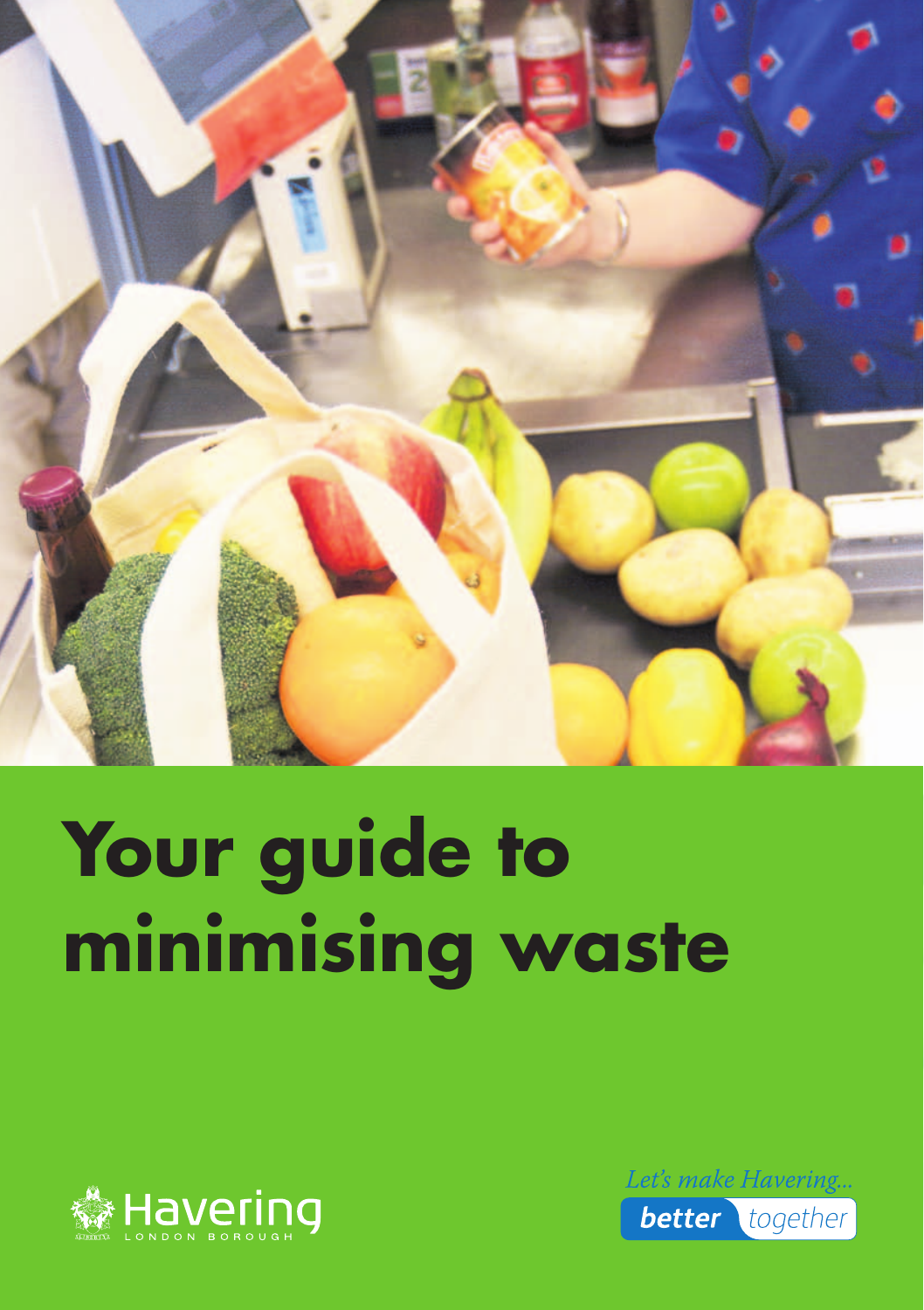# **What a waste!**

In Havering we produce over 110,000 tonnes of waste each year.

Each household in Havering generates over 700kg of waste each year through household waste collections and waste taken to the Reuse and Recycling Centre.

## Why prevent **waste?**

#### **It saves resources and saves money.**

Disposing of our waste is not only harmful to the environment, it's very costly as well. Havering Council currently pays over £10 million pounds a year to dispose of its waste. It costs £108 for every tonne we send to landfll and this will increase every year until 2014.

Landfilling our waste harms the environment. When organic waste such as food, paper and even clothes break down in a landfill site they give off greenhouse gases such as methane which is 20 times more polluting than CO<sub>2</sub>

This leaflet provides you with information on three key ways of reducing waste at home:

Smart Shopping, reducing food waste (Love Food Hate Waste) and Home composting.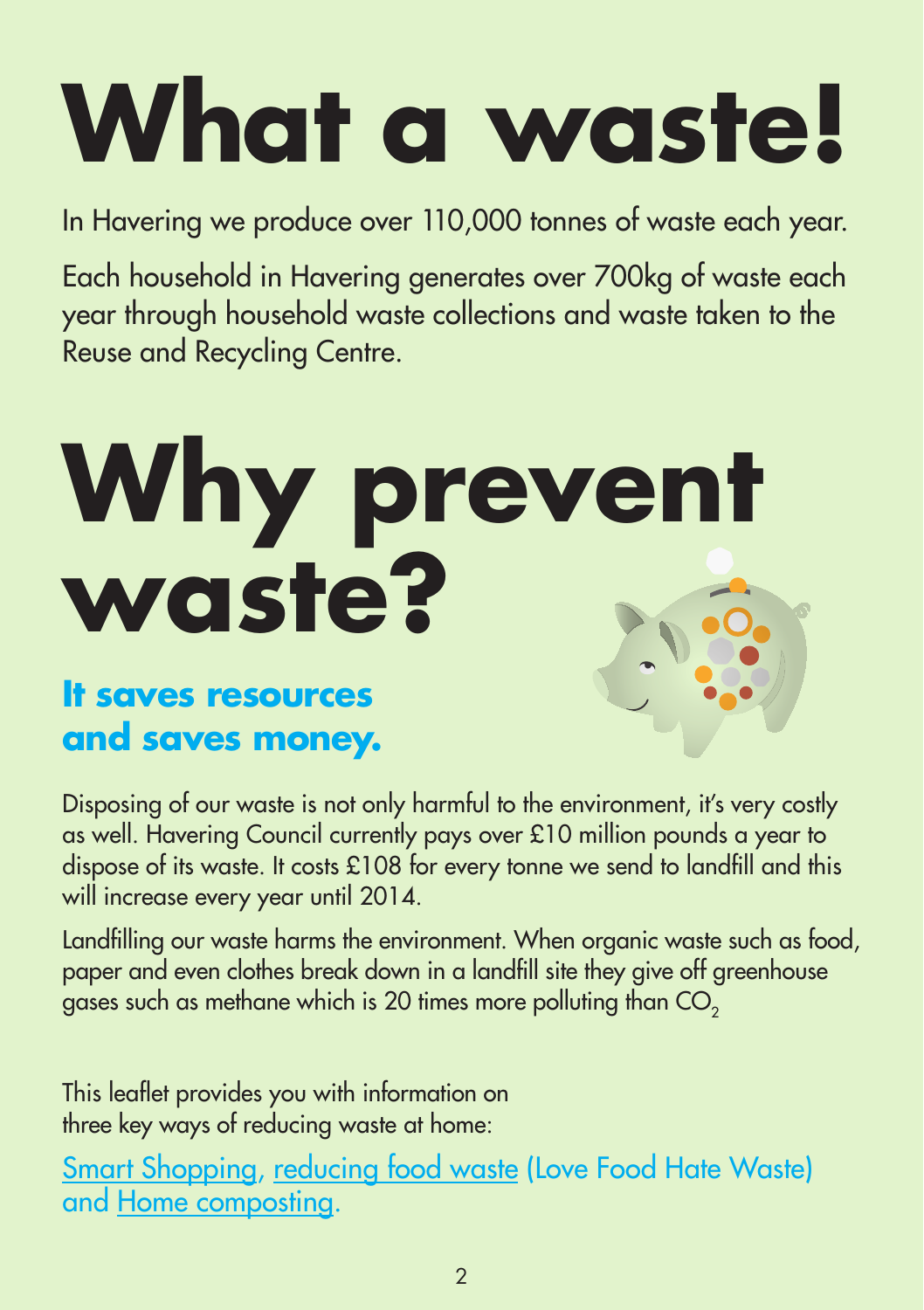

### **Smart shopping**

Smart Shopping is an easy, practical way we as consumers can take action to reduce waste. It can also help us save money.

Think about these questions when you are shopping:

- **Do I really need it?**
- **Can it be re-flled?**
- **Can it be reused?**
- **Can it be recycled or composted?**

### **Top tips:**

- Make a shopping list before you go
- Plan your meals
- Buy non-perishable items in bulk
- Avoid over-packaged items
- Avoid single-use or disposable items
- Buy rechargeable batteries

You may think the responsibility of packaging sits with supermarkets or manufacturers. Many large companies, including supermarkets have signed up to reduce packaging and are starting to make real progress. But, don't forget, if we don't buy a product, the supermarkets won't stock it. We can all make a difference.

**Don't forget to re-use shopping bags. It takes around 500 years for a plastic bag to break down in landfll. It is estimated the UK uses 17 billion plastic carrier bags every year.**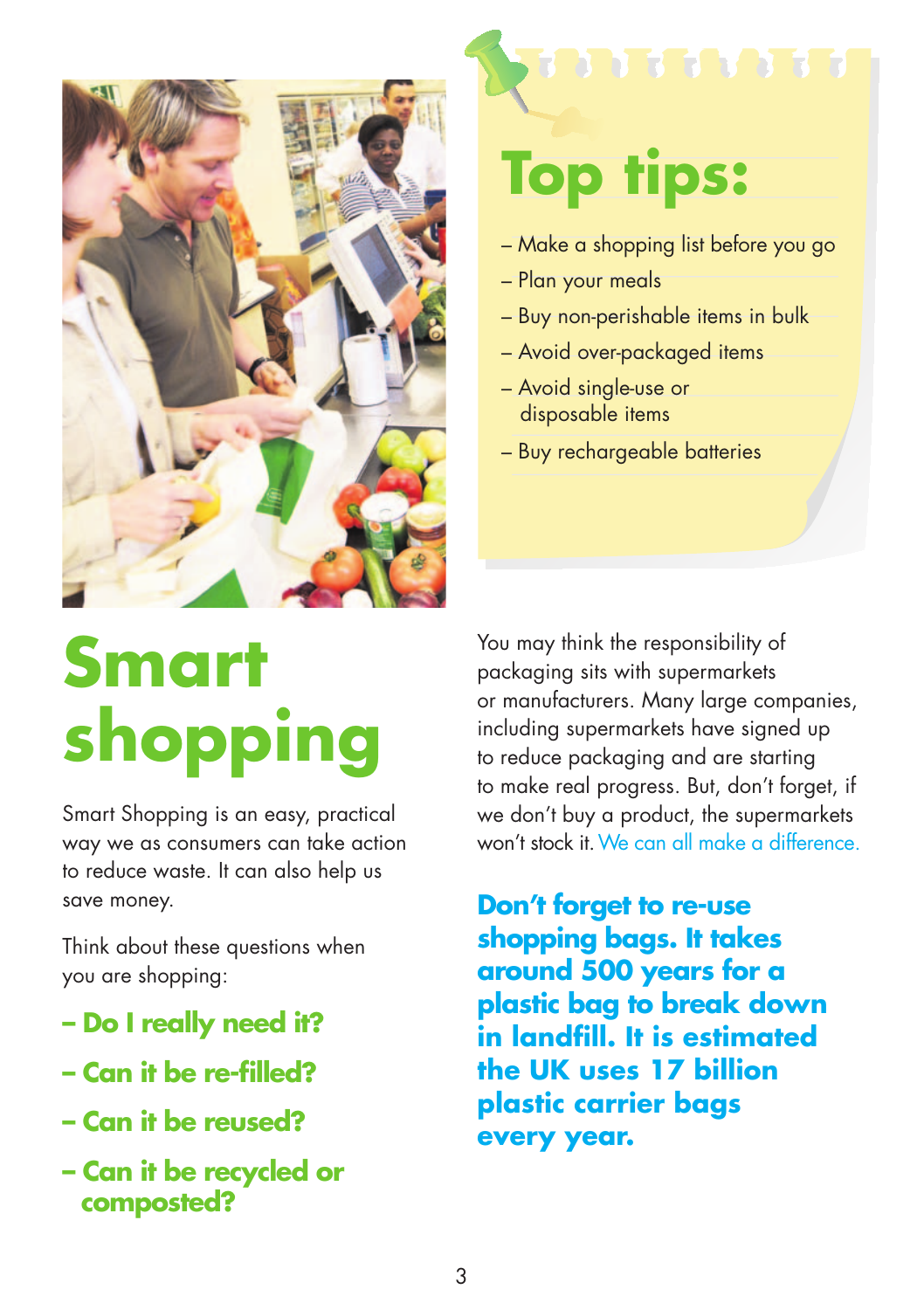## **Love Food Hate Waste**

### **You can save up to £50 per month by throwing away less food.**

Reducing food waste will help us save money and reduce our impact on the environment.

Wasting food costs the average family more than £480 each year. That's a lot of food and a lot of money!

Studies in Havering have shown that on average we throw away more than 20,000 tonnes of food each year.



You can save up to £50 a month by throwing away less food. Find out how at lovefoodhatewaste.com



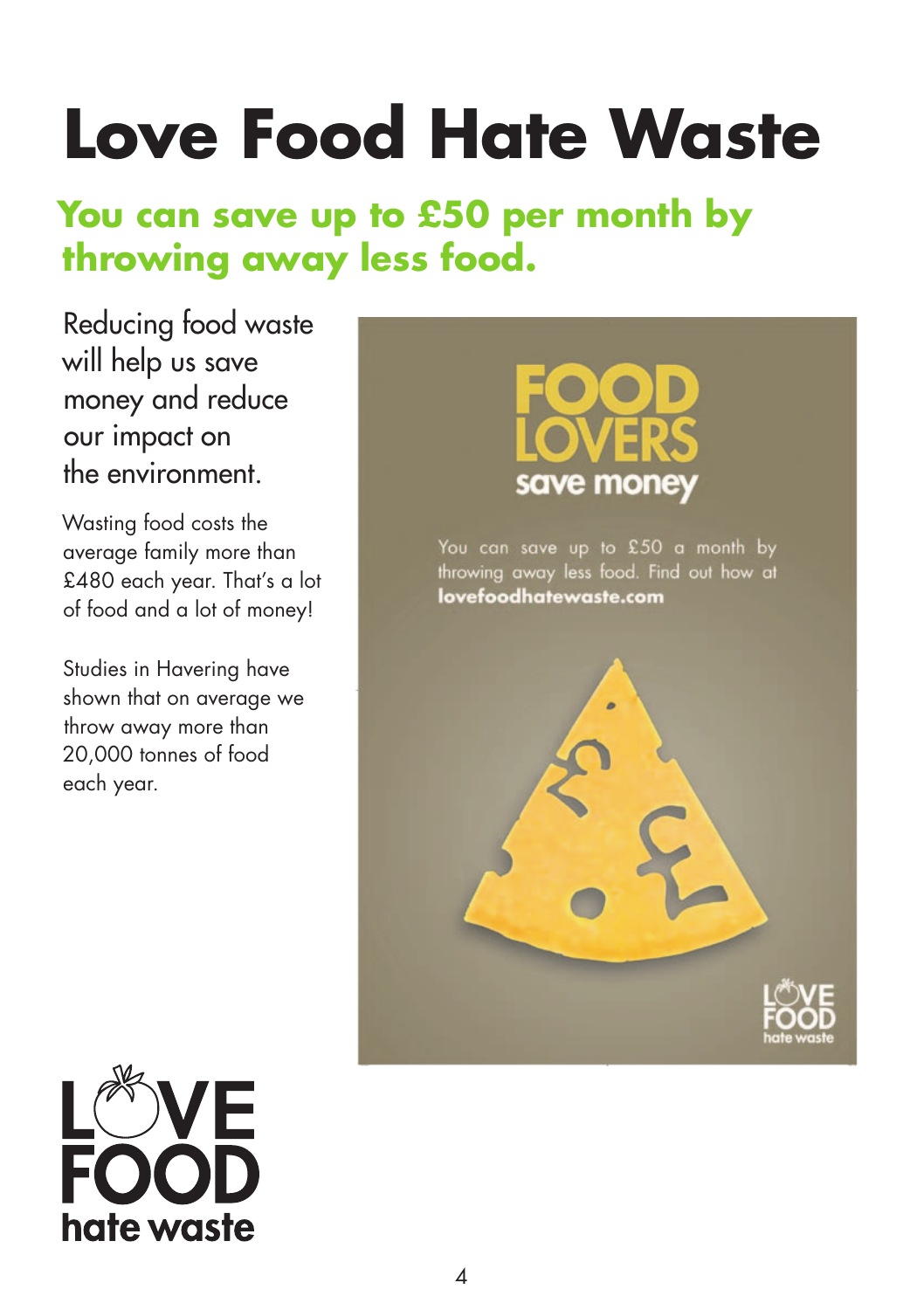#### **Save money and prevent food wastage by following these handy tips:**



#### **Plan your meals:**

Save time, money and the hassle of thinking about what to eat every day by planning.

Check your store cupboard and make a list before you shop.

#### **Be date aware:**

"Best before dates" refer to quality rather than food safety. Foods with a best before date should be safe to eat after the best before date, but they may no longer be at their best. One exception is eggs – never eat eggs after the best before date. Use by dates refer to safety and you should never eat products after this date and should always follow the storage instructions.

#### **Storage:**

Storing food according to the packaging guidelines can help to ensure it lasts as long as possible. Freezing food also gives it a longer life.

#### **Perfect portions:**

 example, a mug of uncooked rice feeds Cooking the required amount of food can be hard to gauge, especially with pasta and rice. This can be as simple as using the right mug as a measuring tool. For four adults. The packet normally has guidance on this. Alternatively, try the Portion Calculator at lovefoodhatewaste. com

#### **Lovely leftovers:**

If you do have food left over, then be creative with it to make more meals and save money. A roast chicken and stuffing sandwich is an ideal lunch following your Sunday roast chicken. Bones can then be boiled up for stock.

**Visit lovefoodhatewaste. com for loads of handy ideas and great recipes for leftovers from top chefs.** 

Some waste is inevitable – such as banana skins and egg shells. Home composting is an ideal way of turning this waste into a resource.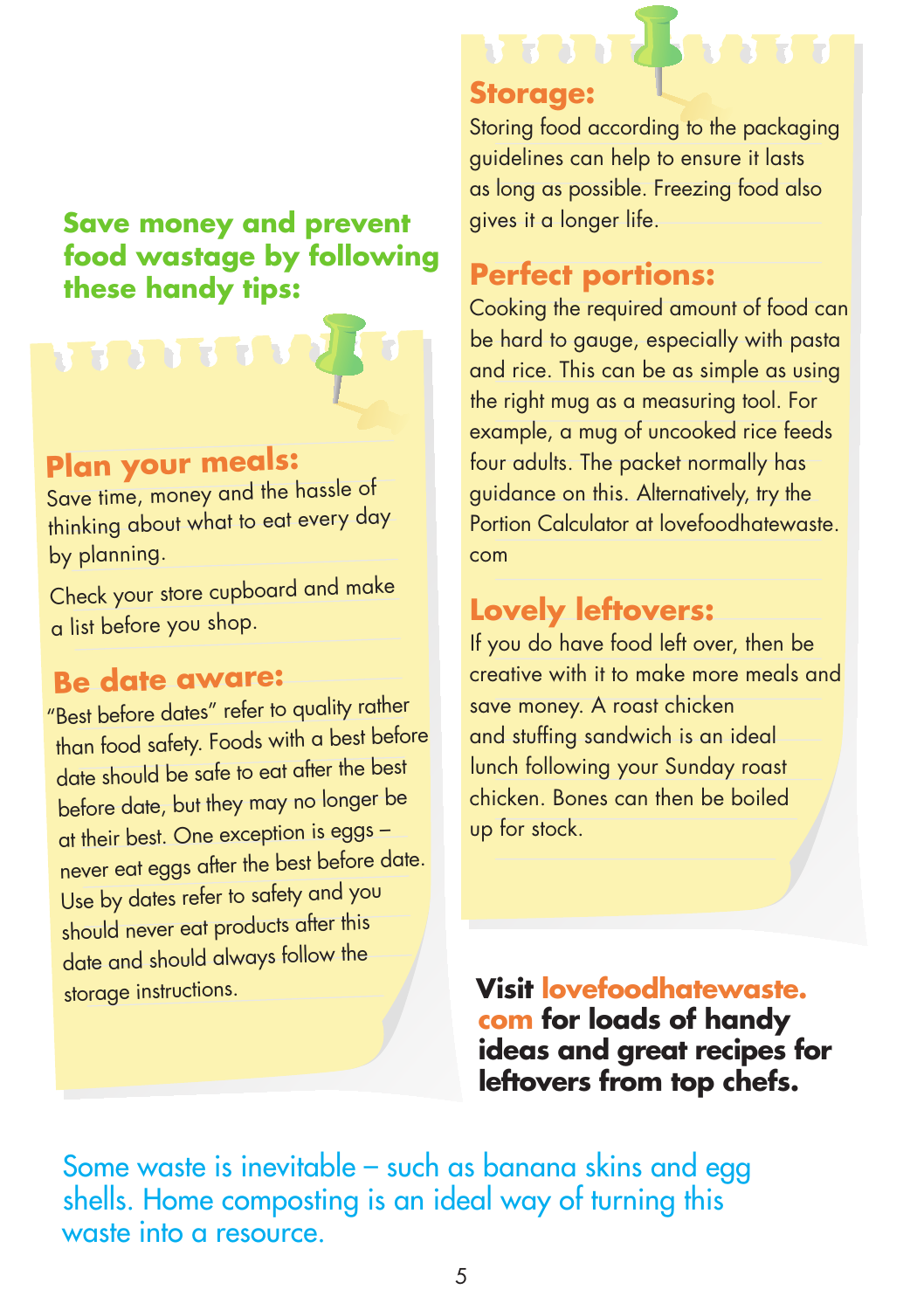



### **Home Composting**

**Composting is nature's way of recycling – helping you to turn your garden and kitchen waste into valuable compost to be used on your garden.** 

#### **It's not just garden waste that can go in the compost bin. Over 30% of an average household bin can be composted at home.**

Its now even easier to buy a compost bin and composting accessories – and at a reduced price! If you would like to find out more about the compost bins, wormeries, water butts and accessories on offer please call: 0844 5714444 (local rate) or visit<www.havering.getcomposting.com>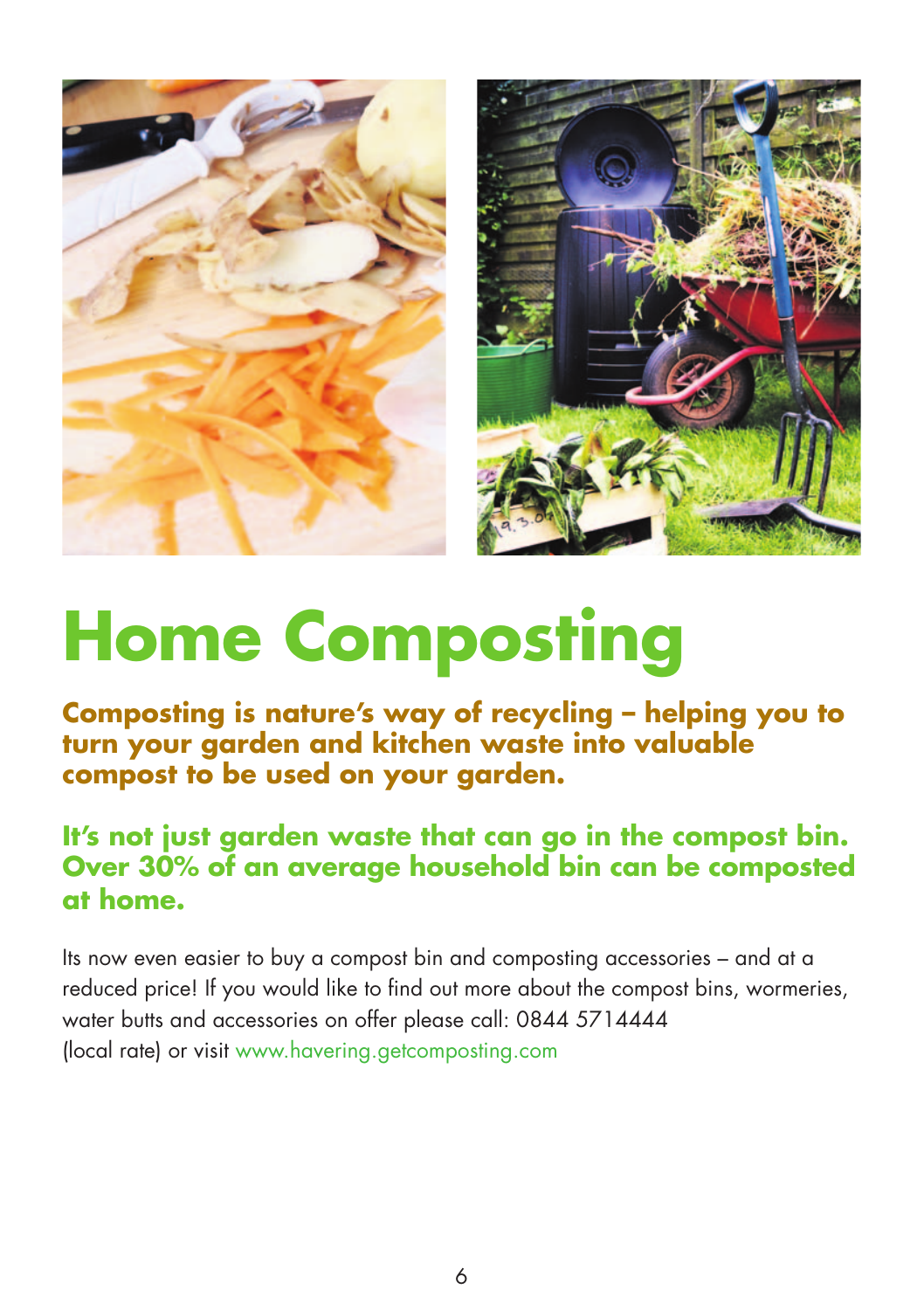#### **Don't forget you can compost:**

- Kitchen scraps, including tea bags, coffee grounds and egg shells.
- Corrugated cardboard, newspaper and toilet rolls.
- Tissues, paper towels, napkins and even wool and natural fibre clothing.

#### **Space isn't a problem!**

Compost bins will fit in to a small space and come in different sizes. Or you could build your own to fit.

Use your compost for:

- Feeding your lawn
- Preparing a flower bed or vegetable plot
- Giving existing potted plants a nutrient boost

 [reduce/home-composting](http://www.recyclenow.com/reduce/home-composting) or call 08456 000 323 for help and advice. If you are already composting, but feel that you are not getting the most from your bin, or just want to find out more about composting visit: [www.recyclenow.com/](http://www.recyclenow.com/reduce/home-composting)

You may feel you don't have the right waste to home compost or that you don't need the compost that is produced.

There are other systems available for food waste, such as wormeries or bokashi units. For information and to order visit: [www.recyclenow.com/reduce/home-composting](http://www.recyclenow.com/reduce/home-composting)